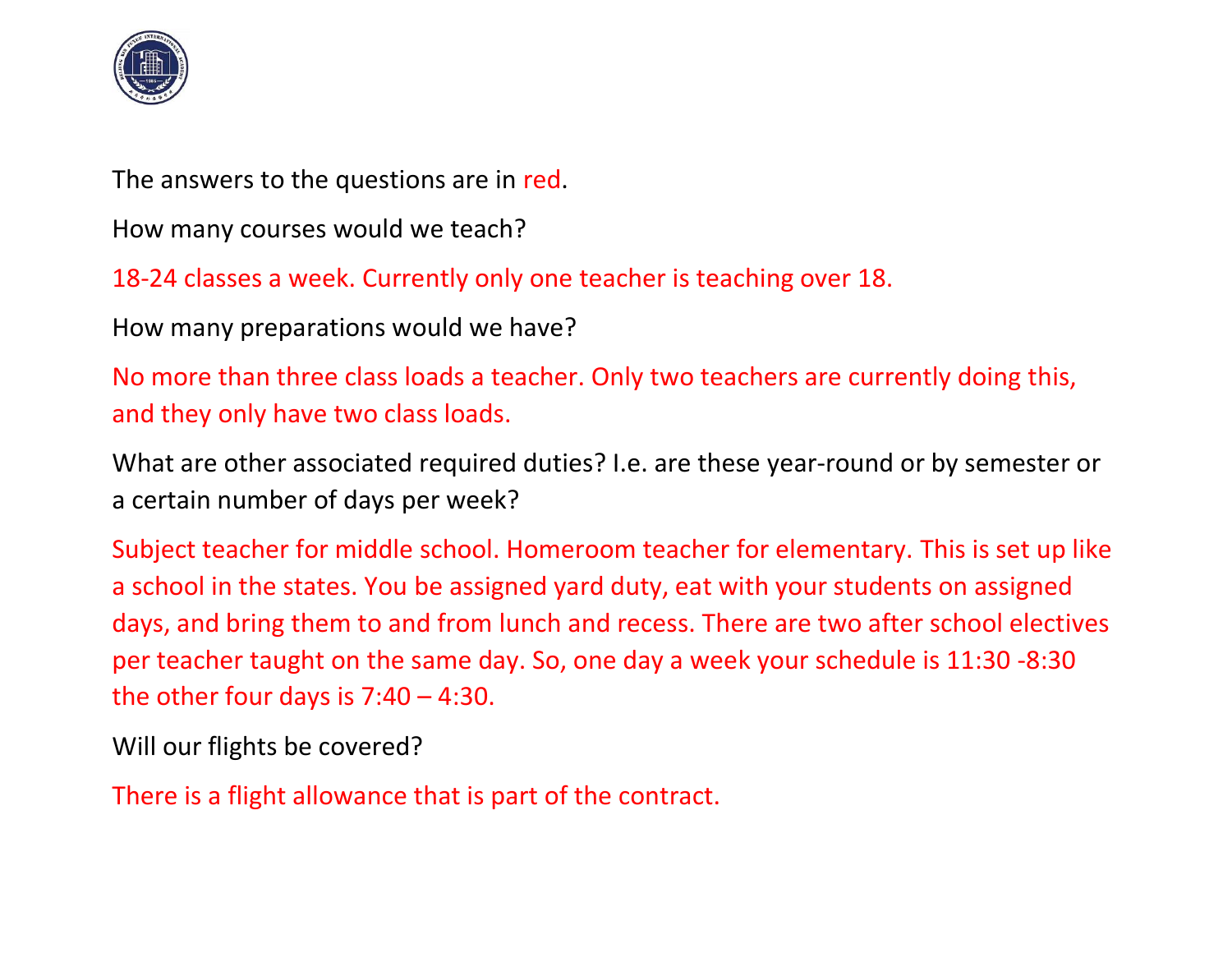

Will our apartment/housing be covered?

The apartment or housing is part of your monthly salary which you will see when you receive the salary schedule.

Will we need to work in a dorm?

There is no dorm duty.

What will we be paid?

I will send you a salary schedule within a few days.

Will we be required to work in the summer?

You will have the month of July and part of August off for the summer.

How long are classes?

A class is 40 min long. After school activities are 1.5 hours.

What does a normal day look like; start and end times?

M-F 7:40-4:30 – On a day where you teach an after school elective 11:30-8:30.

Will we have an advisory?